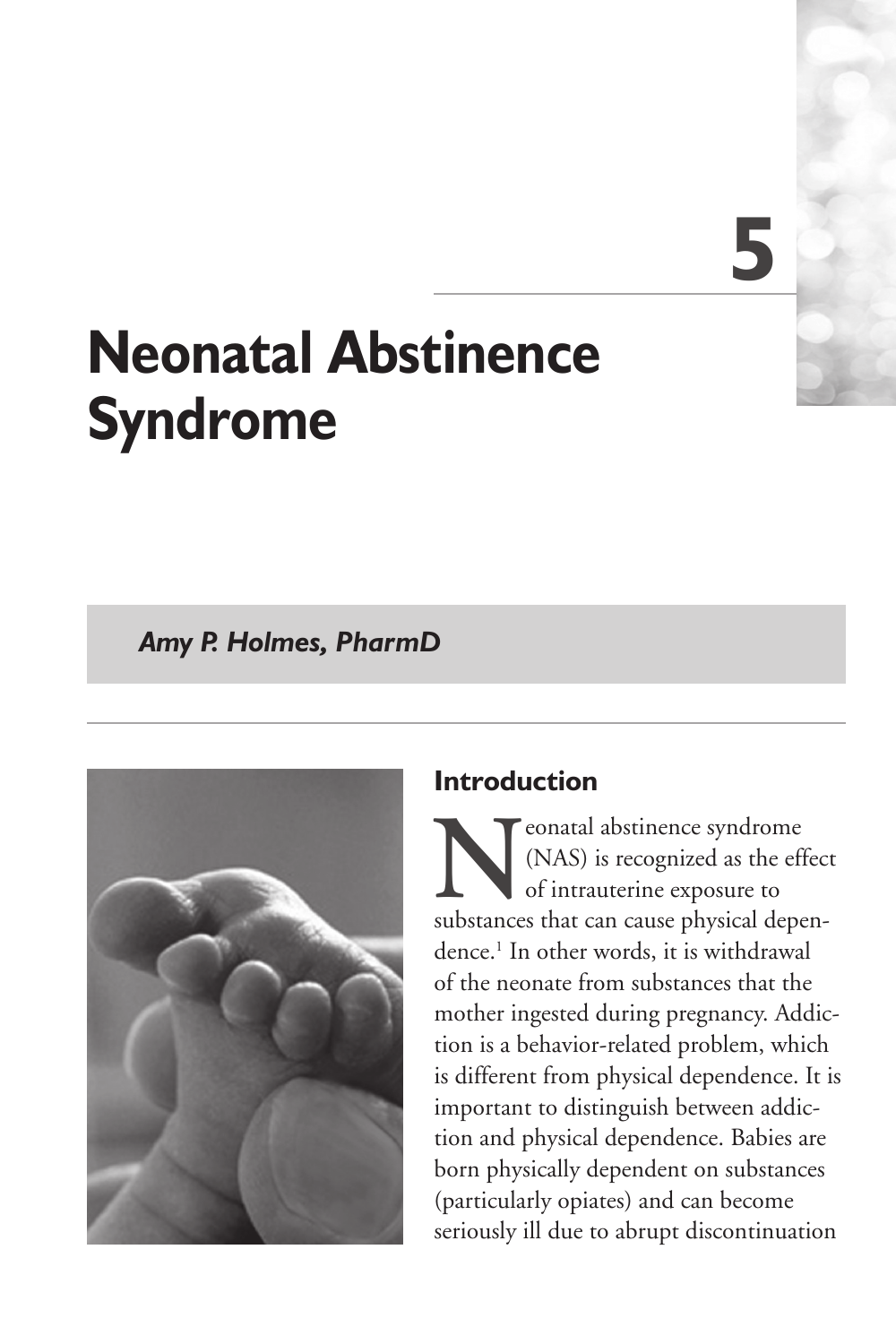of them. However, babies are NOT born addicted to drugs. Opiate withdrawal is the most common and most studied withdrawal syndrome. For purposes of this chapter, NAS will refer to opiate withdrawal.

The incidence of NAS following in utero exposure is reported between 55 and 94%.2 From 2000 to 2009, a three-fold increase in the incidence was reported.<sup>3</sup> This correlates to the reported five-fold increase in opiate use during pregnancy over the last 10 years.4 One study found that although infants born to substance-abusing mothers accounted for 2.9% of hospital births, they accounted for 18.2% of neonatal intensive care bed days demonstrating the economic burden this problem can create.<sup>5</sup> Furthermore, long hospital stays can disrupt family life and affect an infant's attachment to his or her parents.<sup>6</sup>

NAS is associated with chronic use at or near the time of delivery. If more than 2 weeks have passed since the last exposure, then withdrawal in the newborn is unlikely. Onset of withdrawal can range from 3 to 14 days and varies depending on several factors, including half-life of the substance and time of last exposure. The American Academy of Pediatrics (AAP) Policy Statement on NAS recommends that infants exposed to short-acting opiates (e.g., hydrocodone, oxycodone) be monitored for 3 to 5 days for signs and symptoms of NAS and those exposed to longer acting opiates (e.g., methadone) be monitored for 7 days prior to discharge from the hospital.7 If a baby requires treatment, lengths of stay vary greatly. Most infants are treated in an inpatient setting until pharmacologic treatment is complete, but some are discharged to home to complete their treatment.

## **Substances of Abuse**

There are multiple substances of abuse, and many users will abuse more than one substance leading to multiple exposures in the infant. Marijuana may be one of the most frequently abused substances, but its use is not associated with withdrawal in infants. Because cocaine causes a psychological addiction but does not result in a physical dependence, it is not associated with withdrawal in infants. When cocaine is used in conjunction with opiates, symptoms associated with the opiate withdrawal may be worsened. Maternal opiate and benzodiazepine use are both associated with withdrawal in the neonate.

Serotonin reuptake inhibitors (SSRIs) are not associated with NAS. The irritability that results from maternal SSRI use is referred to by some as *serotonin discontinuation syndrome*. 7 This self-limiting condition occurs early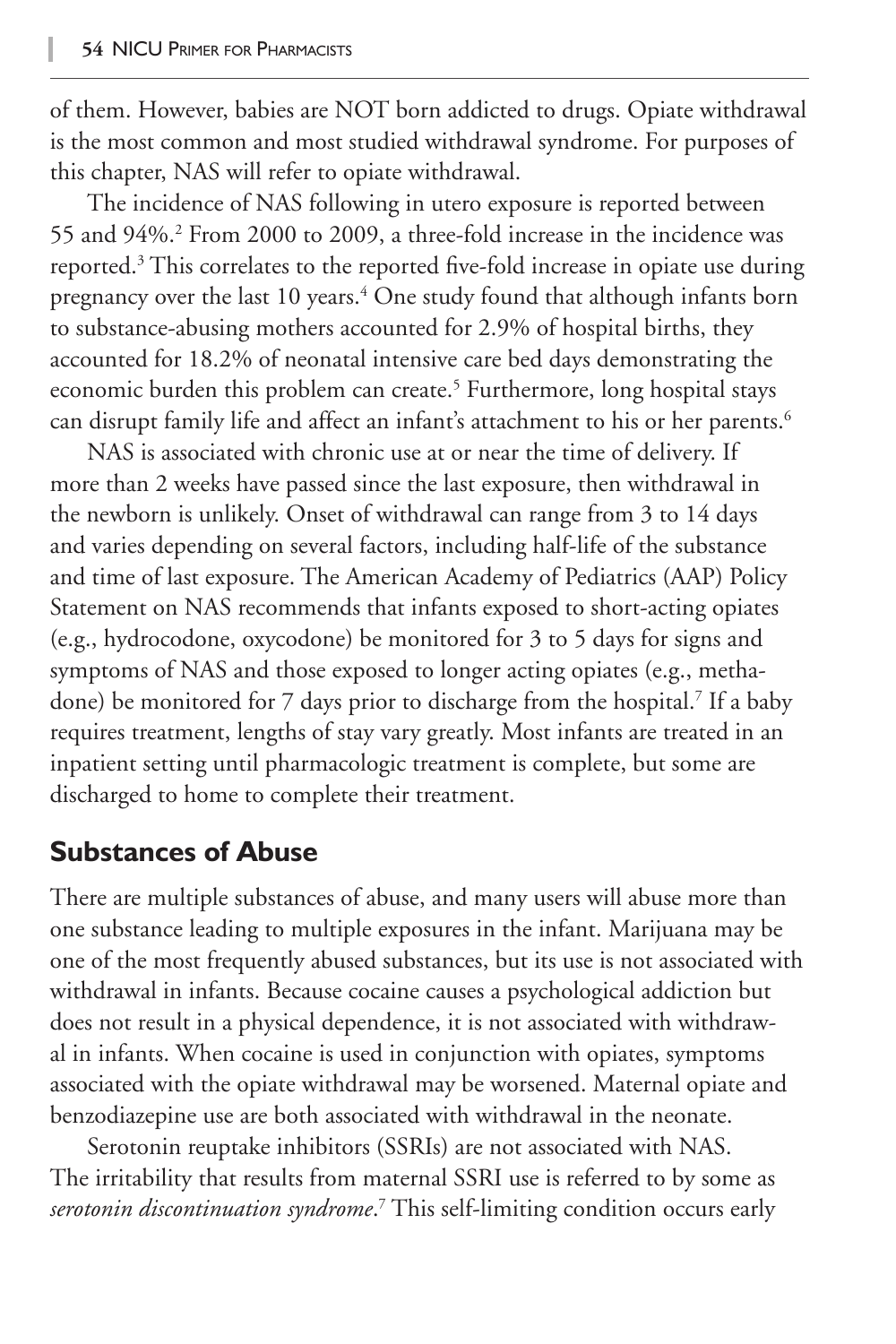after birth with symptoms mimicking NAS and usually resolves in 48 to 72 hours of life. Rather than withdrawal, this syndrome is thought to be associated with the drug's direct effect and symptom resolution correlates with drug excretion.

It is important to note that not all NAS is a result of illicit or recreational drug use. As women delay having children to a later stage of life, more women are getting pregnant while dealing with chronic medical conditions. Infants born to women who are taking prescribed opiates for chronic pain conditions may develop NAS and, therefore, need to be observed.

Opiate maintenance therapy (particularly methadone) is associated with more frequent and more severe withdrawal in the neonate than active drug abuse or illicit drug use.<sup>8</sup> Maintenance therapy is preferred in pregnant women because it stabilizes the mother's lifestyle, reduces risk-taking behavior, and decreases the incidence of preterm birth and intrauterine growth restriction. Buprenorphine use for opiate addiction management in pregnancy has been associated with less severe NAS and decreased overall treatment dose in the infant than methadone but may not be an acceptable alternative for all substance abusers.<sup>8-11</sup> Women in opiate maintenance therapy should not attempt to wean from their medication during pregnancy.12 Contrarily, they often require dose increases as their pregnancy progresses.

## **Screening and Scoring**

Different tools can be used for screening for maternal substance abuse. Testing of the newborn's urine is of use only when collected in the early post-delivery hours. Meconium, the first stool passed by a newborn, is a good source for screening and gives a broader picture of exposure throughout the later stages of pregnancy. Hair and umbilical cord can also be used for screening. One should pay close attention to what is screened for at the institution as these tests have different panels associated with them. Be aware that opiate screens look only for natural opiates such as morphine, codeine, and heroin. Exposure to methadone, a synthetic opiate, can lead to a negative opiate screen. Methadone and other synthetic opiates (e.g., oxycodone) must be tested for specifically in order to capture them.

Symptoms of NAS can be categorized as respiratory, gastrointestinal (GI), or central nervous system (CNS) symptoms.4,6,7 *Respiratory symptoms* include tachypnea, sneezing, nasal flaring, and nasal stuffiness. *GI symptoms*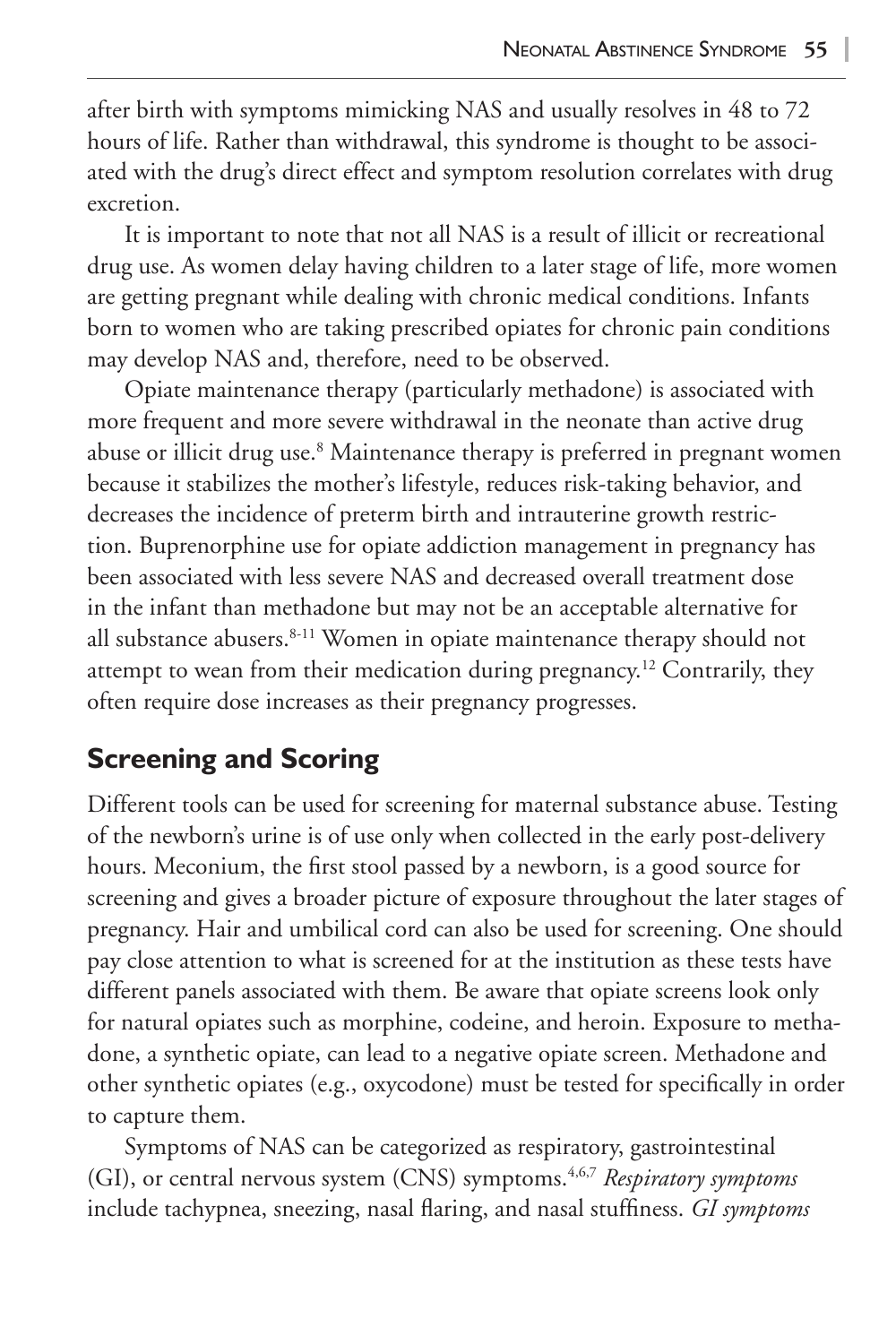include excessive sucking, poor feeding, regurgitation, and watery diarrhea. *CNS symptoms* include excessive high-pitched cry, sleep disturbance, tremors, increased tone, and convulsions. Following treatment and/or hospital discharge, subclinical symptoms may persist for weeks or months.

Several tools are available for scoring NAS symptoms.7 The modified Finnegan tool is the most commonly used scoring system (Figure 5-1). Other commonly used tools include the Lipsitz and Neonatal Withdrawal Inventory. These tools assign a symptom-based score that is used to determine treatment initiation, titration, and weaning.

Each tool has its own trigger point for treatment. With the modified Finnegan tool, scores of eight are considered an indication for treatment. Institutions take different approaches to interpreting this number. Some institutions use the average of three scores, some look for two of three scores to be greater than eight, and others need two consecutive scores greater than or equal to eight to initiate pharmacologic treatment. Dose is titrated and weaned based on these scores.

## **Treatment**

All babies at risk for NAS should be treated with non-pharmacologic measures, including swaddling them in a light blanket; dimming lights; stimulating them minimally; holding them skin-to-skin with parents (also known as kangaroo care); covering their hands to protect skin; changing their diapers frequently; offering them a pacifier; and breastfeeding (if mother is a candidate).<sup>4,7</sup>

## *Opiate Therapy*

Opiate therapy is recommended for NAS treatment.<sup>4,7</sup> Either morphine or methadone may be used. Doses of various ranges have been used and include both weight-based as well as symptom-based dosing approaches. To date no head-to-head studies comparing the two treatment approaches have been published; however, this is currently an area of focus in neonatal medicine. Although AAP does not recommend a specific agent for the management of NAS, it recommends that each hospital develop a protocol to standardize the treatment approach.<sup>7</sup>

#### *Phenobarbital*

Phenobarbital is no longer recommended for first-line treatment, but it may have a place as an adjunct in some babies.<sup>4,7,13</sup> Adjunctive therapy may be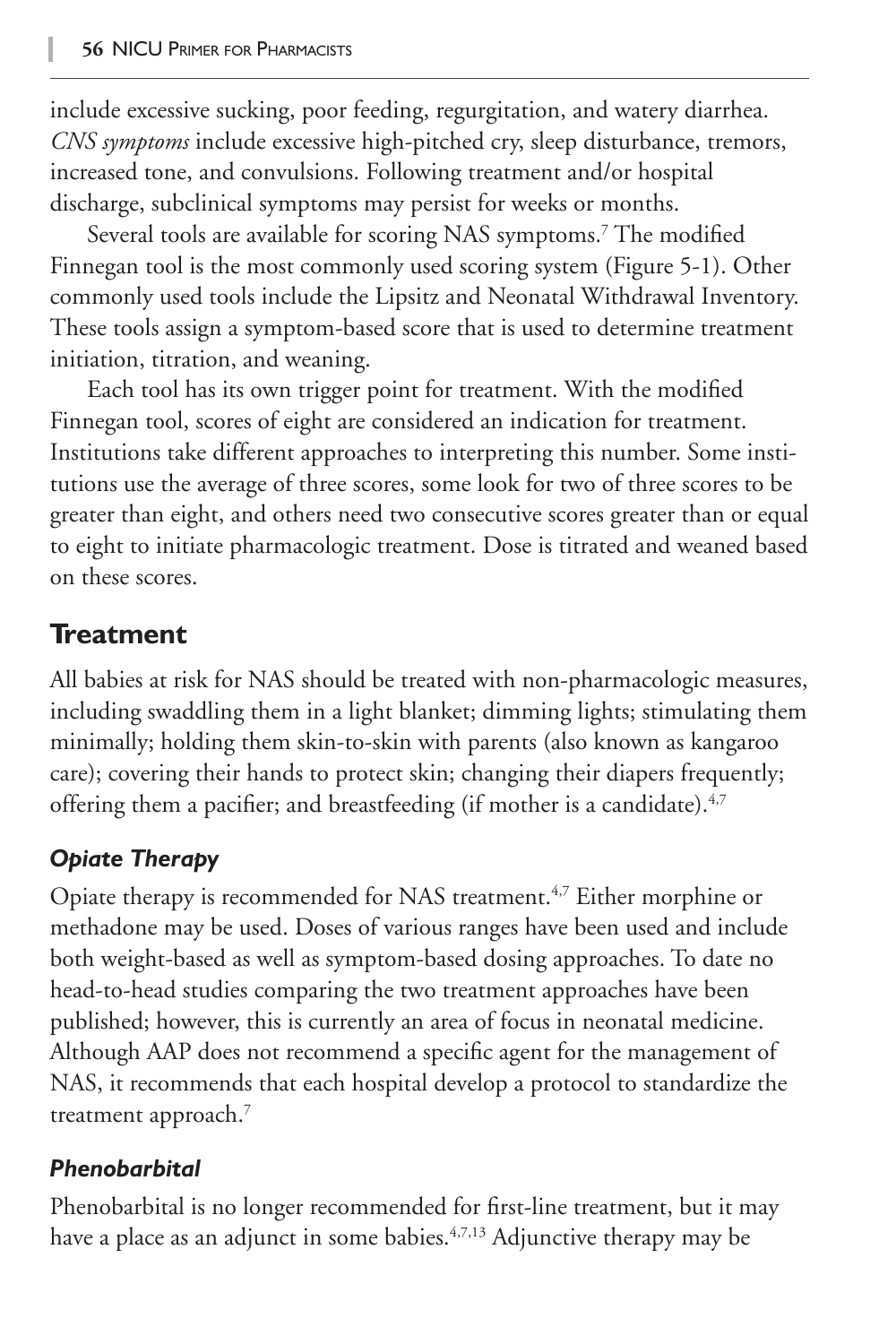| System                                            | Signs and Symptoms                                                                                    | Score                    | AM | <b>PM</b> | Comments      |
|---------------------------------------------------|-------------------------------------------------------------------------------------------------------|--------------------------|----|-----------|---------------|
| Central Nervous System Disturbances               | Excessive high-pitched (or other) cry<br>Continuous high-pitched (or other) cry                       | 2<br>3                   |    |           | Daily Weight: |
|                                                   | Sleeps < I hour after feeding<br>Sleeps $<$ 2 hours after feeding<br>Sleeps $<$ 3 hours after feeding | 3<br>$\overline{2}$<br>T |    |           |               |
|                                                   | Hyperactive Moro reflex<br>Markedly hyperactive Moro reflex                                           | 2<br>3                   |    |           |               |
|                                                   | Mild tremors disturbed<br>Moderate-severe tremors disturbed                                           | T<br>$\overline{2}$      |    |           |               |
|                                                   | Mild tremors undisturbed<br>Moderate-severe tremors undisturbed                                       | 3<br>4                   |    |           |               |
|                                                   | Increased muscle tone                                                                                 | 2                        |    |           |               |
|                                                   | Excoriation (specific area)                                                                           | T                        |    |           |               |
|                                                   | Myoclonic jerks                                                                                       | 3                        |    |           |               |
|                                                   | Generalized convulsions                                                                               | 5                        |    |           |               |
| Respiratory Disturbances<br>Metabolic/ Vasomotor/ | Sweating                                                                                              | T                        |    |           |               |
|                                                   | Fever <101 (99-100.8 F, 37.2-38.2 C)<br>Fever $> 101(38.4 \text{ C}$ and higher)                      | T<br>$\overline{2}$      |    |           |               |
|                                                   | Frequent yawning (> 3-4 times/interval)                                                               | T                        |    |           |               |
|                                                   | Mottling                                                                                              | T                        |    |           |               |
|                                                   | Nasal stuffiness                                                                                      | T                        |    |           |               |
|                                                   | Sneezing (> 3-4 times/interval)                                                                       | T                        |    |           |               |
|                                                   | Nasal flaring                                                                                         | $\overline{2}$           |    |           |               |
|                                                   | Respiratory rate > 60/min<br>Respiratory rate $> 60$ /min with retractions                            | T<br>$\mathfrak{p}$      |    |           |               |
| Gastrointestinal<br>Disturbances                  | Excessive sucking                                                                                     | T                        |    |           |               |
|                                                   | Poor feeding                                                                                          | 2                        |    |           |               |
|                                                   | Regurgitation<br>Projectile vomiting                                                                  | $\overline{2}$<br>3      |    |           |               |
|                                                   | Loose stools<br>Watery stools                                                                         | $\overline{2}$<br>3      |    |           |               |
| <b>Total Score</b>                                |                                                                                                       |                          |    |           |               |
| Initials of Scorer                                |                                                                                                       |                          |    |           |               |

#### **Neonatal Abstinence Scoring System**

#### **Figure 5-1.** Modified Finnegan Scoring Tool

*Source:* Used with permission from Finnegan LP. Neonatal abstinence syndrome: assessment and pharmacotherapy. In: Nelson N, ed. *Current Therapy in Neonatal-Perinatal Medicine.* 2nd ed. Ontario, Canada: BC Decker; 1990:317. Copyright© Elsevier.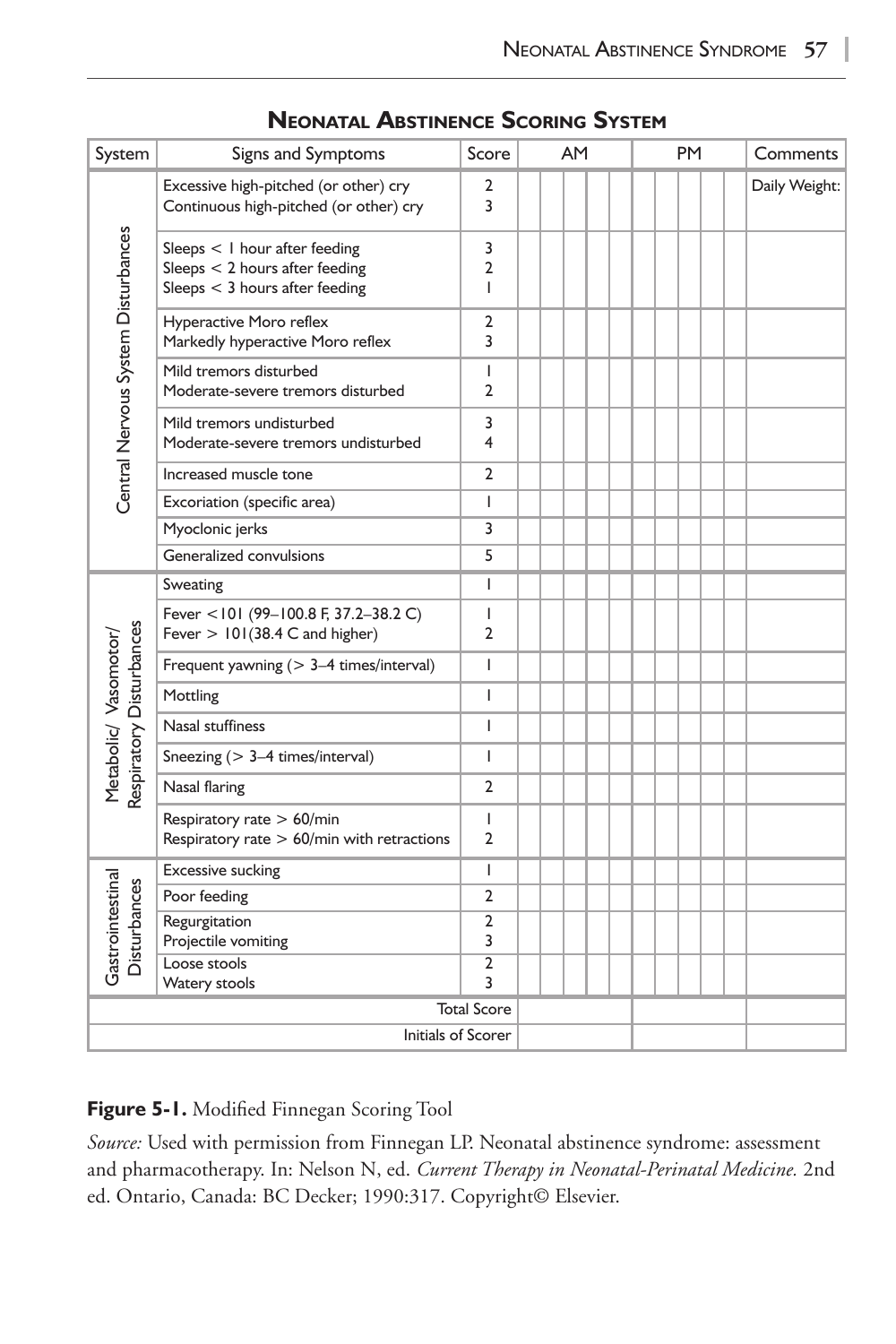warranted when initial treatment has escalated to inducing side effects without managing the NAS symptoms. Any adjunctive treatment that is added also needs to be weaned and, therefore, should be used judiciously.

## *Clonidine*

Clonidine has demonstrated efficacy in treating NAS and may also reduce the duration of pharmacologic treatment.<sup>14-15</sup> Clonidine affects the part of the brain that responds to the excessive norepinephrine released during withdrawal.16 Based on its mechanism of action, it would be expected to treat the CNS effects of NAS but not the GI effects. It has the potential advantage of being safer than opiate replacement from a neurodevelopmental standpoint. The average dose used for NAS is 1 mcg/kg/dose every 4 hours.<sup>14</sup> Monitoring blood pressure and heart rate during treatment should be considered.

## *Buprenorphine*

Buprenorphine is under investigation as an alternative treatment for NAS. Interestingly, the pilot study that was conducted to assess its use in NAS was also the first study in neonates to use the sublingual route of administration.<sup>17</sup>

## *Possible Adverse Effects*

Adverse effects of opiates in neonates who have been exposed in utero are uncommon. Due to their tolerance, they do not often experience respiratory depression unless large doses are given. Occasionally, urinary retention becomes the dose-limiting effect.

Treatment should be assessed daily and weaned as often as every 48 hours if scores are stable and less than eight. Neonatal abstinence scores consistently in the zero to one range and/or a baby who will not wake up to eat are indications that he or she is overmedicated and the dose should be decreased, regardless of the wean schedule. Babies who have completed treatment with replacement opiate are generally observed for 48 hours prior to discharge to ensure that no rebound withdrawal requiring treatment is going to occur.

## **Breastfeeding**

Mothers who are compliant with their sobriety program should be encouraged to breastfeed their infant.7 Aside from the multitude of benefits that breastfeeding offers the mother/infant dyad, there are specific advantages for babies suffering from NAS. Babies with NAS who have received their mother's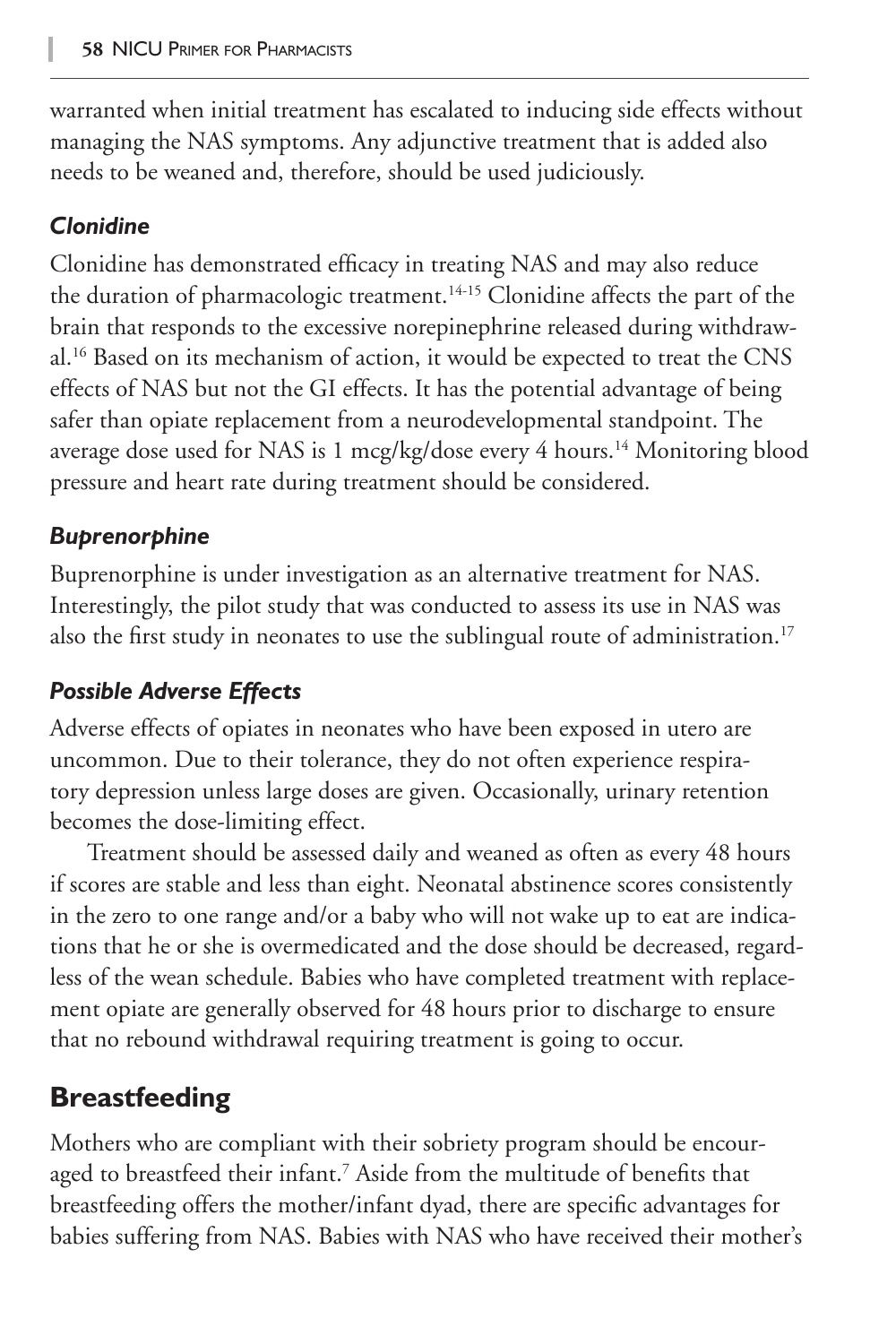breast milk have a decreased need for pharmacological treatment and a shorter treatment duration.18,19 Breastfeeding is soothing and comforting to infants and probably accounts for a part of this benefit, but some babies included in these studies also received expressed breast milk from a bottle. The amount of methadone in breast milk is less than 3% of the maternal dose.<sup>20</sup> Even though it is a very small amount, this milk may help to ameliorate symptoms of NAS. Breast milk has the added advantage of being more easily digested and likely helps with the feeding intolerance that NAS babies experience. Mothers should be counseled that abrupt discontinuation of breastfeeding can lead to withdrawal, possibly requiring hospital admission and pharmacologic treatment.21 The Academy of Breastfeeding Medicine has published guidelines advising which mothers are candidates to breastfeed their babies.<sup>22</sup>

## **Family Considerations**

The social aspect of NAS can be complex. It is important for everyone working with these families to understand that addiction is a disease process and not a moral failure.23 The American College of Obstetricians and Gynecologists states that "Addiction is a chronic, relapsing biological and behavioral disorder with genetic components. The disease of substance addiction is subject to medical and behavioral management in the same fashion as hypertension and diabetes."24 Taking this statement into consideration while assisting in NAS management will create a better environment for the baby as well as the parents.

## **Conclusion**

NAS management is an area where pharmacists can play an important role. Pharmacists should look for opportunities to get involved in the development of protocols and to advocate for breastfeeding in appropriate candidates within their institutions.

## **References**

- 1. O'Grady MJ, Hopewell J, White MJ. Management of neonatal syndrome: a national survey and review of practice. *Arch Dis Child Fetal Neonatal Ed*. 2009;94:F249-52.
- 2. Burgos AE, Burke BL. Neonatal abstinence syndrome. *NeoReviews*. 2009;10:e222-9.
- 3. Patrick SW, Schumacher RE, Benneyworth BD, et al. Neonatal abstinence syndrome and associated health care expenditures (United States, 2000–2009). *JAMA*. 2012;307(18):1934-40.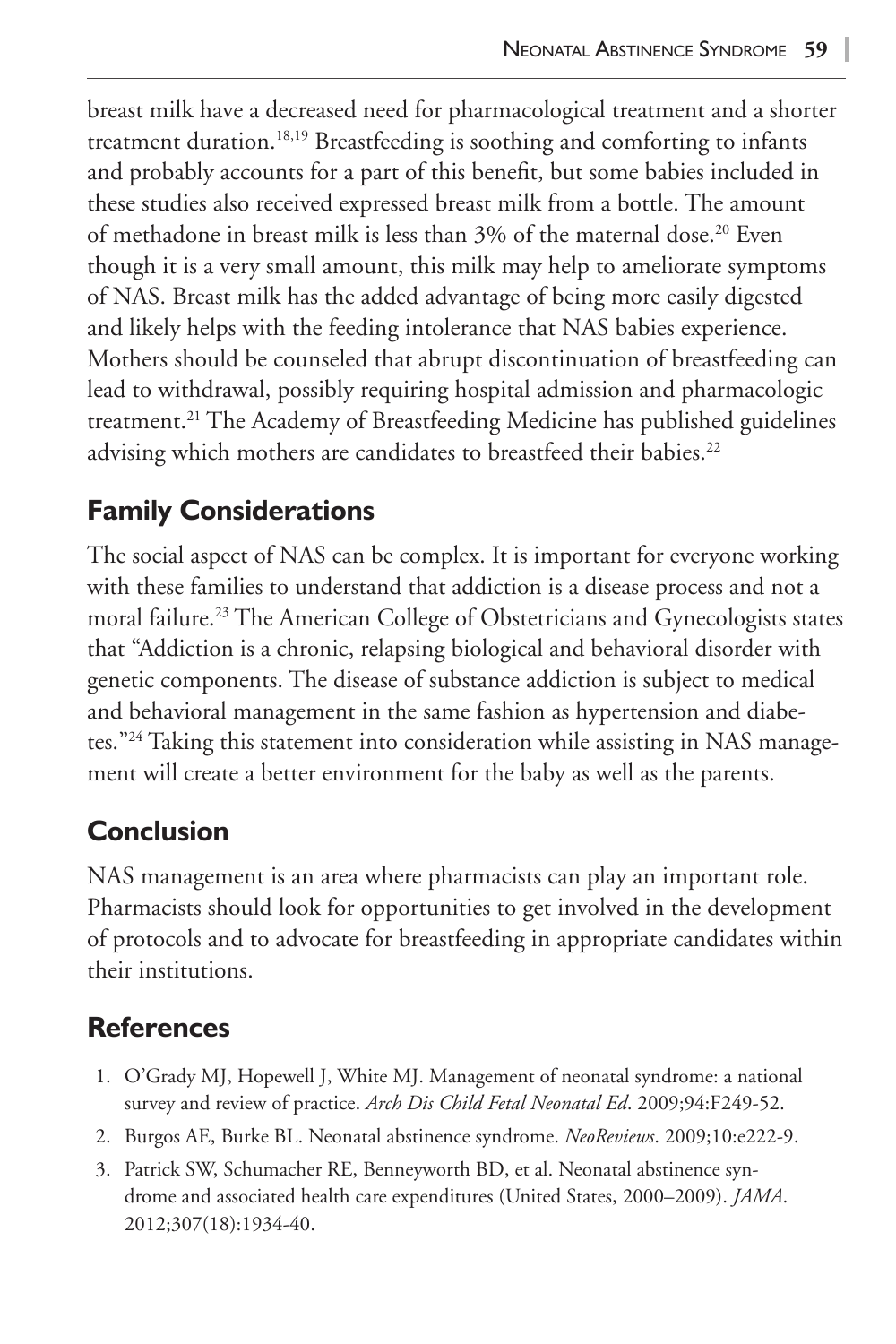- 4. Wiles JR, Isemann B, Ward LP, et al. Current management of neonatal abstinence syndrome secondary to intrauterine opioid exposure. *J Pediatr*. 2014;165(3):440-6.
- 5. Dryden C, Young D, Hepburn M, et al. Maternal methadone use in pregnancy: factors associated with the development of neonatal abstinence syndrome and implications for healthcare resources. *BJOG*. 2009;116:665-71.
- 6. Pritham UA, Paul JA, Hayes MJ. Opioid dependency in pregnancy and length of stay for neonatal abstinence syndrome. *JOGNN*. 2012;41:180-90.
- 7. Hudak ML, Tan RC. Neonatal drug withdrawal. *Pediatrics*. 2012;129(2):e540-60.
- 8. Brogly SB, Saia KA, Walley AY, et al. Prenatal buprenorphine versus methadone exposure and neonatal outcomes: systematic review and meta-analysis. *Am J Epidemiol*. 2014;180(7):673-86.
- 9. Jones HE, Harrow C, O'Grady KE, et al. Neonatal abstinence syndrome after methadone or buprenorphine exposure. *N Engl J Med*. 2010;363(24):2320-31.
- 10. Gaalema DE, Scott TL, Heil SH, et al. Differences in the profile of neonatal abstinence syndrome signs in methadone- versus buprenorphine-exposed neonates. *Addiction*. 2012;107(Suppl 1):53-62.
- 11. Shainker SA, Saia K, Lee-Parritz A. Opioid addiction in pregnancy. *Obstet Gynecol Surv*. 2012;67(12):817-25.
- 12. Committee Opinion: ACOG and ASAM. Opioid abuse, dependence, and addiction in pregnancy. Committee Opinion Number 524. American College of Obstetricians and Gynecologists. *Obstet Gynecol*. 2012;119:1070-6.
- 13. Osborn DA, Jeffery HE, Cole MJ. Opiate treatment for opiate withdrawal in newborn infants. *Cochrane Database Sys Rev*. 2010;Oct 6(10):CD002059.
- 14. Agthe AG, Kim GR, Mathias KB, et al. Clonidine as an adjunct therapy to opioids for neonatal abstinence syndrome: a randomized controlled trial. *Pediatrics*. 2009;123(5):e849-56.
- 15. Leikin JB, Mackendrick WP, Maloney GE, et al. Use of clonidine in the prevention and management of neonatal abstinence syndrome. *Clin Toxicol*. 2009;47:551-5.
- 16. Broome L, Tsz-Yin S. Neonatal abstinence syndrome: the use of clonidine as a treatment option. *NeoReviews*. 2011;12:e575-84.
- 17. Kraft WK, Gibson E, Dysart K, et al. Sublingual buprenorphine for treatment of neonatal abstinence syndrome: a randomized controlled trial. *Pediatrics*. 2008;122:e601-7.
- 18. Abdel-Latif ME, Pinner J, Clews S, et al. Effects of breast milk on the severity and outcome of neonatal abstinence syndrome among infants of drug-dependent mothers. *Pediatrics*. 2006;117(6):e1163-9.
- 19. Jansson LM, Choo R, Velez ML, et al. Methadone maintenance and breastfeeding in the neonatal period. *Pediatrics.* 2008;121(1):106-14.
- 20. Hale TW. *Medications and Mothers' Milk*. 15th ed. Amarillo, TX: Hale Publishing; 2012.